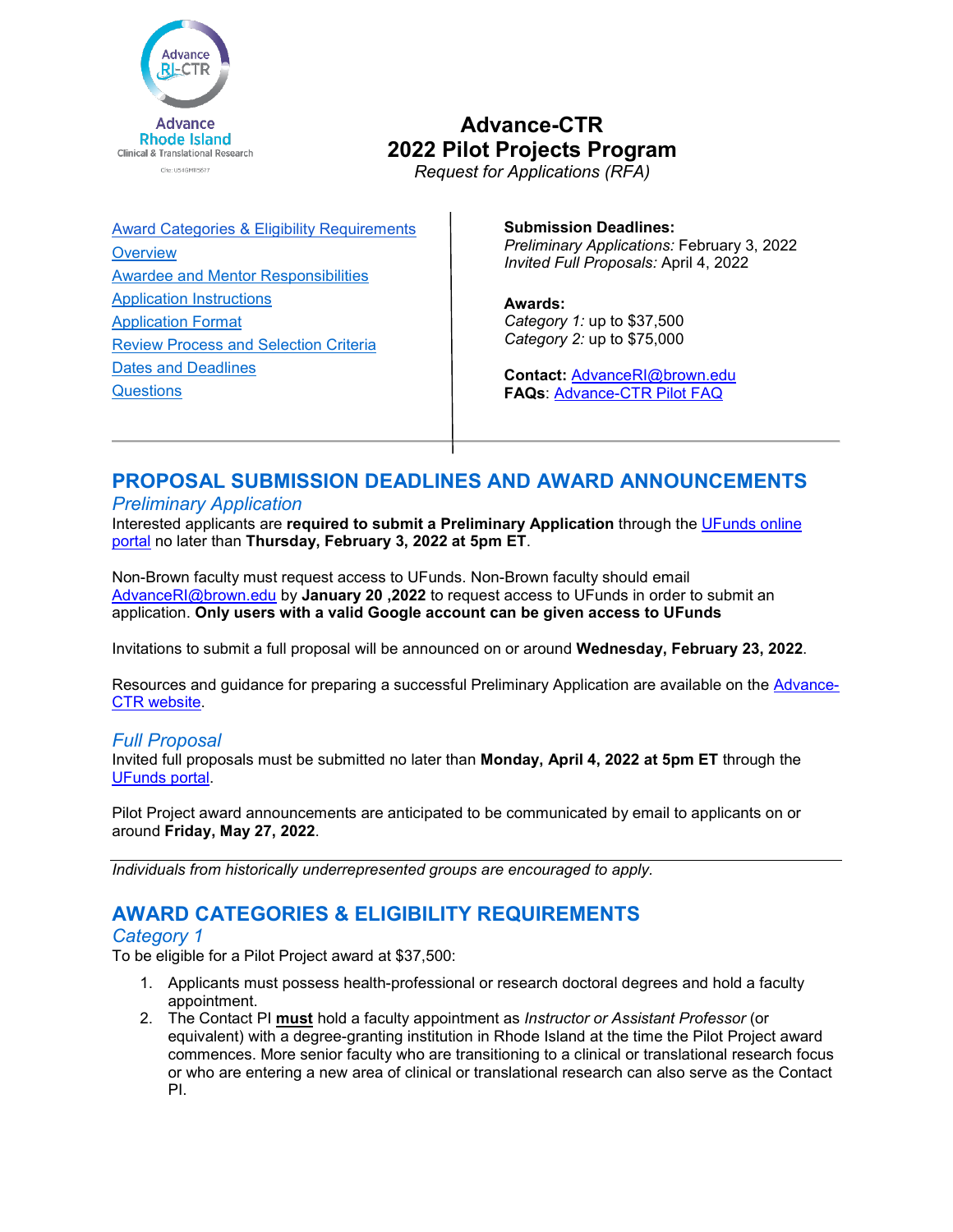- a. When a single PD/PI is designated, that individual is not required to be an employee of the applicant organization. However, because the grant, if awarded, is made to the organization, the applicant organization must have a formal written agreement with the PD/PI that specifies an official relationship between the parties even if the relationship does not involve a salary or other form of remuneration. If the PD/PI is not an employee of the applicant organization, we will assess whether the arrangement will result in the organization being able to fulfill its responsibilities under the grant, if awarded
- b. Postdoctoral fellows or residential physician applicants must submit a letter from their Department Chair(s) stating that the applicant will have a faculty appointment by **July 1, 2022**, if awarded (not required for current faculty).
- 3. Mentor(s) should be designated who are faculty at an Advance-CTR affiliated health care system (Lifespan, Care New England, VA Providence) or a degree-granting institution in Rhode Island. Mentor(s) should be researchers in the field related to the proposed project, have experience and demonstrated success as research supervisors, and be faculty at the *Associate Professor* level or above. Projects may have more than one mentor, such as one who is an expert in the content of the proposed research and another who is an expert in the proposed methodology (e.g., statistics, epidemiology, informatics, etc.).
- 4. The Contact PI cannot be receiving or have previously received external funding in the role of a PI or co-PI from a R01 or equivalent (e.g., VA Merit Review or NSF grant). Note that Contact PIs with Foundation or Mentored grants are eligible.\*
- 5. A PI cannot hold funding from a COBRE project or another IDeA mechanism of support at the same time as Advance-CTR Pilot Project funding.
- 6. The proposed Advance-CTR Pilot Project should not have significant scientific or budgetary overlap with another funded project.

*\*Faculty who have served as PI or co-PI on a prior R01 or equivalent are eligible to serve as Contact PI if proposing a pilot project that is in a new area of clinical or translational research.*

## *Category 2*

To be eligible for a Pilot Project award at \$75,000, projects **must meet all eligibility requirements above** and also:

- Be led by two or more Principal Investigators (Multi-PI) from different disciplines or training backgrounds. A Contact PI must be designated. Partnerships from different departments or institutions are encouraged. Trans-institutional collaborations among faculty at Brown University, University of Rhode Island, Rhode Island healthcare institutions, or other degree-granting institutions in Rhode Island are highly encouraged. Multi-PI's can be junior or senior investigators.
- The Contact PI must be a junior investigator or a senior faculty member entering a new area of clinical or translational research, as noted in eligibility requirement #2 above.
- If a Multi-PI is a senior investigator, then this individual could also be a mentor for the project.
- Multi-PIs cannot hold funding from a COBRE project or another IDeA mechanism of support at the same time as Advance-CTR Pilot Project funding.

Questions regarding applicant eligibility should be emailed to [AdvanceRI@brown.edu.](mailto:AdvanceRI@brown.edu)

## <span id="page-1-0"></span>**OVERVIEW**

#### *Advance-CTR*

The aim of Advance-CTR is to support both the infrastructure development and resources required to conduct clinical and translational research in Rhode Island in order to enhance collaboration and coordination of state-wide clinical and translational research activities. Advance-CTR seeks to connect researchers and support institutions across Rhode Island with the common goal of advancing clinical and translational research that is responsive to Rhode Island's community health priorities. Through its interdisciplinary model, Advance-CTR supports research along the translational science spectrum, including basic science, clinical, and public health efforts, to improve the health of Rhode Island residents.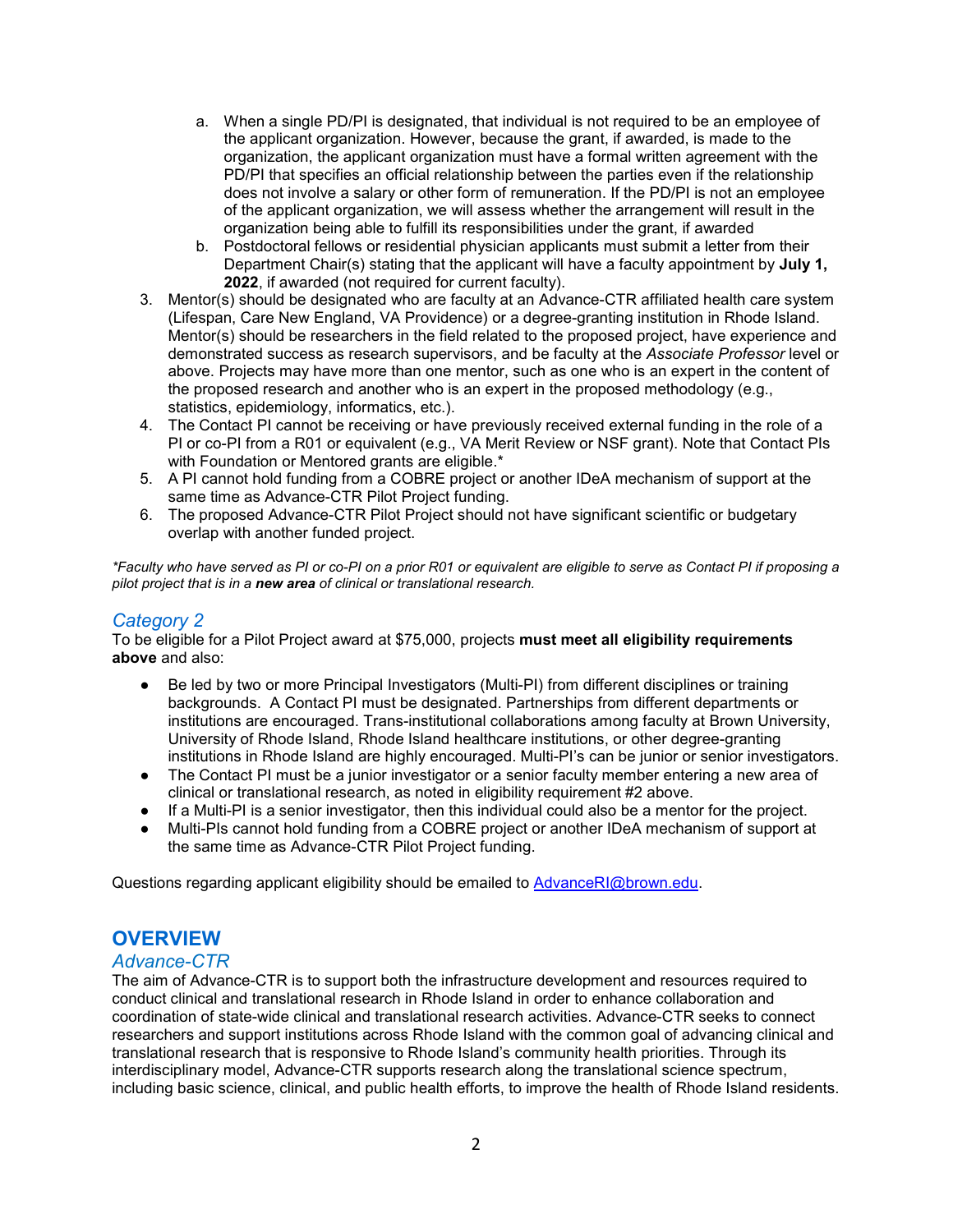## <span id="page-2-0"></span>*Advance-CTR Pilot Projects Program*

The Advance-CTR Pilot Projects Program seeks to identify talented young investigators who are new to clinical and translational research and based at Brown University, University of Rhode Island, an affiliated health care system (Lifespan, Care New England, Providence VAMC), or another degree-granting institution in Rhode Island. The Pilot Projects Program also aims to support new collaborations among investigators. Pilot projects will be funded for one year, with the potential for a competitive renewal for a second year of funding.

For the purpose of this Program, clinical and translational research are defined below:

**Clinical research** comprises research with human subjects that is:

- Patient-oriented research. Research conducted with human subjects (or on material of human origin such as tissues, specimens, and cognitive phenomena) for which an investigator directly interacts with human subjects. Excluded from this definition are *in vitro* studies that utilize human tissues that cannot be linked to a living individual.
- Epidemiological and behavioral studies.
- Outcomes research and health services research.

**Translational research** aims to convert basic research advances to practical applications in humans and/or research aimed at the adoption of best practices in community health care.

## *Funding Available*

The 2022 Pilot Projects Program will fund five to eight pilot projects for one-year research grants. Total available funding up to \$300,000 in direct costs only.

**Category 1:** Proposals with a single PI may apply for up to \$37,500 direct costs.

**Category 2:** Proposals involving at least two PIs (e.g., Multi-PI's) from different disciplines may apply for up to \$75,000 direct costs. A Contact PI who is a junior investigator or a senior faculty member transitioning to a new area of clinical or translational research must be designated.

#### *Performance Period*

The anticipated performance period **is 08/01/2022 to 07/31/2023**.

#### *Available Services for Applicants*

All applicants are **strongly encouraged** to schedule a consultation with the Advance-CTR Service Cores (Biostatistics and Research Design, Biomedical Informatics, and Community Engagement and Outreach) to enhance their responsiveness to this RFA. Applicants are encouraged to review the available services on the [Advance-CTR website](https://advancectr.brown.edu/) and [submit service a request](https://advancectr.brown.edu/schedule-service-consultation) to schedule a consultation.

#### <span id="page-2-1"></span>*Special Considerations*

While the best science will be prioritized, special consideration will be given to fund two projects that incorporate community engagement into the proposed research. For the purpose of the Pilot Projects Program, Advance-CTR utilizes the [CDC-supported definition of community engagement:](https://www.atsdr.cdc.gov/communityengagement/pdf/PCE_Report_508_FINAL.pdf)

**Community engagement** is the process of working collaboratively with and through groups of people affiliated by geographic proximity, special interest, or similar situations to address issues affecting the well-being of those people.

Coaching for such applicants will be available from Advance-CTR's Community Engagement and Outreach Core.

In addition, special consideration, in no particular order, will be given to investigators who: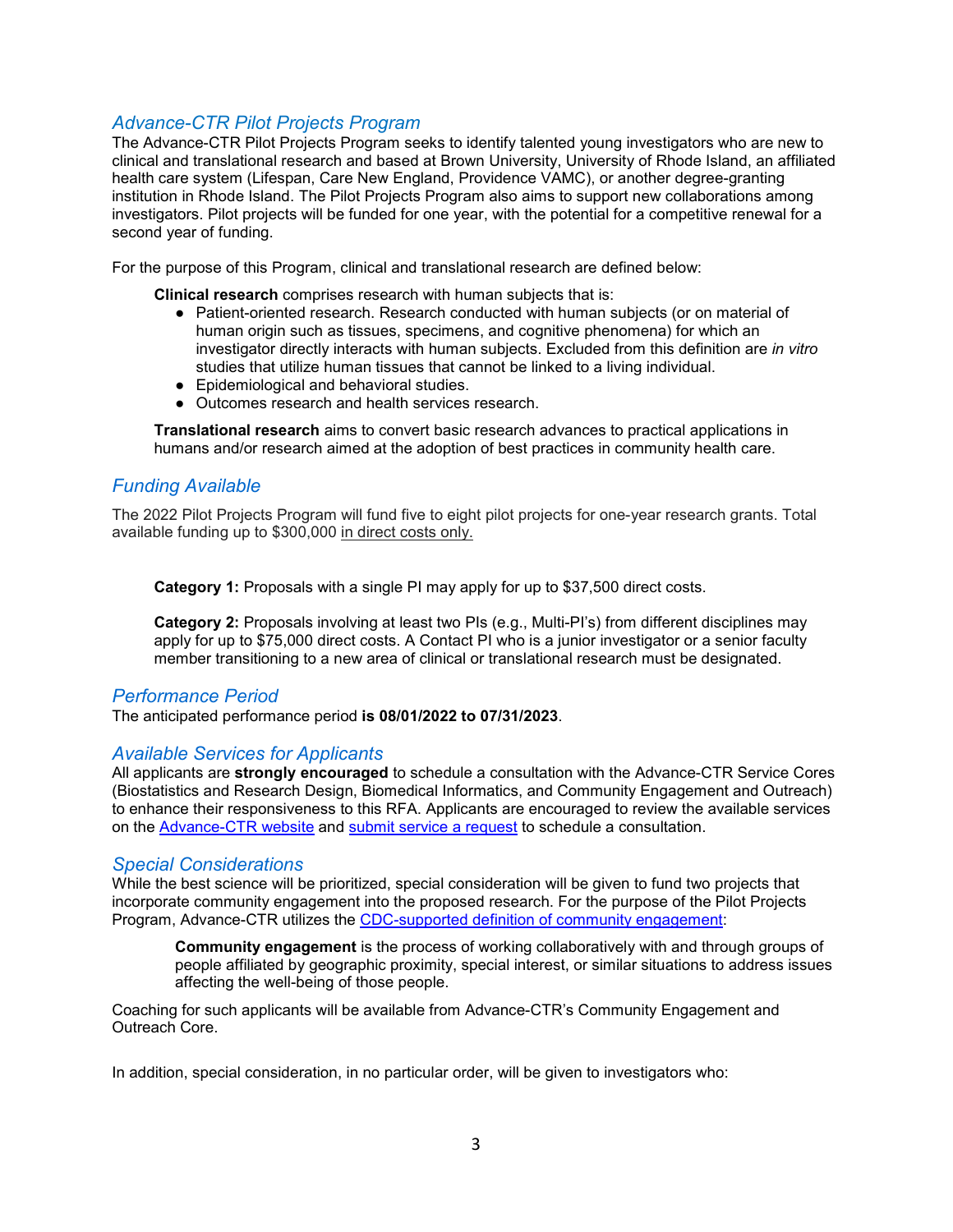- 1. Pursue research that addresses the health goals and priorities set forth by the Rhode Island Department of Health's [Strategic Framework](https://health.ri.gov/about/strategicframework/) . Priority areas (in no particular order) include, but are not limited to:
- Access to healthcare services especially among underserved populations including Latinx
- Mental health in adults and youth including prevention, services, programs, community resources and related stigma
- Food access and nutrition
- General community well-being, health awareness and improvement of community health resources
- COVID-19
- Chronic illnesses (e.g., diabetes, heart disease, asthma, cancer)
- Substance use disorder
- Obesity
- Health of mothers and their children
- 2. Employ robust use of [Advance-CTR Service Cores.](https://advancectr.brown.edu/research-services)
- 3. **Clinician-scientists** defined as scientists with professional degrees who have training in clinical care and who are engaged in independent biomedical research
- 4. Are from historically underrepresented groups (these include those who self-identify as American Indian, Alaska Native, African American or Black, Hispanic or Latinx, and Native Hawaiian or Other Pacific Islander. These groups as well as women in the STEM fields of science, technology, engineering and mathematics have been identified by the U.S. Department of Education as groups that continue to have limited participation at the faculty levels in higher education).

## <span id="page-3-0"></span>**AWARDEE AND MENTOR RESPONSIBILITIES**

Investigators and mentor(s) will be expected to meet on a regular, pre-specified basis to review progress and the goals of the application. A mentorship plan must be established and submitted with the mentor'(s') letter of support at the time of application. The mentorship plan should address:

- A mentor agreement that specifies the frequency and method (eg: by Zoom, in-person meetings, email, etc) of mentor-mentee communication and check-ins to ensure timely completion of the project and any relevant training.
- How the training plan supports the proposed research.

#### <span id="page-3-1"></span>*Awardee Responsibilities*

Investigators selected for a Pilot Project award will be required to:

- 1. Obtain IRB and IACUC approval, as applicable, before funding can be awarded, no later than **July 1, 2022**. Applicants are strongly encouraged to have these processes underway at the time of preliminary application.
- 2. Present a seminar describing the project and progress/results at an **Advance-CTR Seminar Series** as well as, if invited, at the Advance-CTR External Advisory Committee Meeting.
- 3. Present a poster at the RI NIH IDeA Symposium and a talk, if invited.
- 4. Complete FCOI assurance and training as detailed under their respective organization's policy.
- 5. Attend all required program-related seminars and conferences (to be specified).
- 6. Attend monthly check-ins with the Advance-CTR Project Manager.
- 7. Complete quarterly progress reports based on the Advance-CTR grant year.
- 8. Complete a formal year-end report within one month of funding end.
- 9. Complete a participant evaluation survey at the end of the funding year.
- 10. Acknowledge sponsorship from Advance-CTR supported by the IDeA-CTR grant (U54GM115677) in all research publications during the performance period. Future publications related to this research must also [acknowledge Advance-CTR sponsorship.](https://advancectr.brown.edu/about-us/cite-advance-ctr)
- 11. Report all presentations, publications, and extramural funding that arise from this award to Advance-CTR.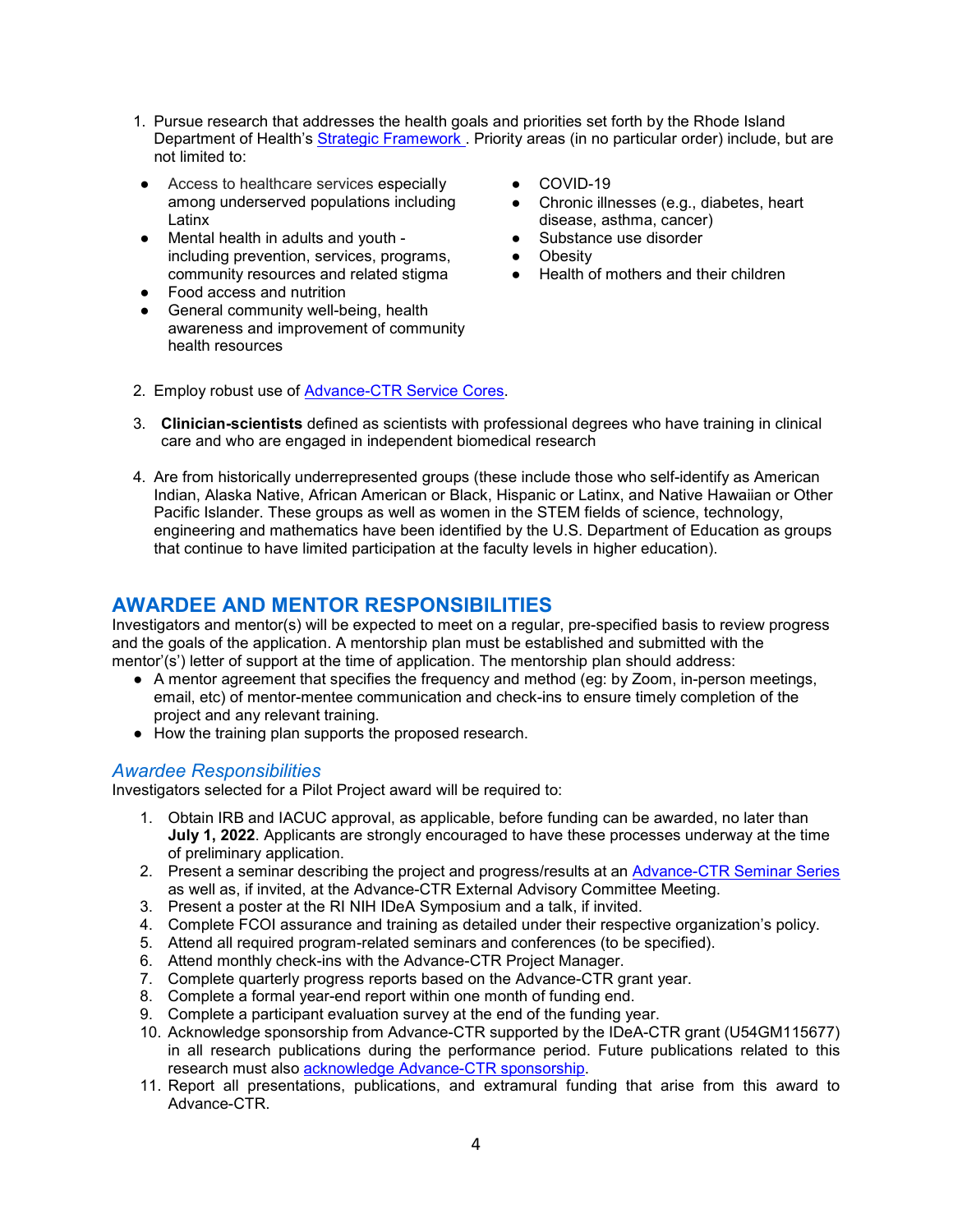- 12. Maintain updated Researchers@Brown profiles if Brown University-affiliated.
- 13. Acquire ORCID identifiers.
- 14. Utilize Advance-CTR Service Core(s) as outlined in the provided Letter of Support(s) and/or request use of services per each Core's policy, as appropriate.
- 15. Respond to Advance-CTR queries for information after the grant ends.

#### *Mentor Responsibilities*

Mentors will be required to provide the awarded investigators with research guidance toward an independent research career through a planned series of meetings and activities as well as frequent discussions and guidance as needed. Mentors are also expected to complete the [Advance-CTR](https://advancectr.brown.edu/events-training/mentoring-training-program)  [Mentoring Training Program](https://advancectr.brown.edu/events-training/mentoring-training-program) upon funding of the proposal (if a mentor has already completed the training, please upload the certificate under "Additional Documents" when submitting a preliminary application or full proposal).

## <span id="page-4-0"></span>**APPLICATION INSTRUCTIONS**

To apply for a Pilot Project award, investigators must first submit a Preliminary Application to Advance-CTR. Selected applicants will then be invited to submit full proposals.

## *Preliminary Application Submission Instructions*

Prospective applicants must submit a Preliminary Application through the [UFunds online portal](https://ufunds.brown.edu/) no later than **Thursday, February 3th, 2022 at 5pm ET**.

Non-Brown applicants must request access to UFunds. To do so, please email [AdvanceRI@brown.edu](mailto:AdvanceRI@brown.edu) no later than **Thursday January 20, 2022**.

The Preliminary Application must include the following:

- 1. Contact and academic information as requested via the UFunds application page.
- 2. Indication of the award category to which the investigator is applying.
- 3. Structured one-page overview of research aims, significance, and approach.
- 4. References.
- 5. NIH-formatted biosketch for each investigator and mentor.
- 6. Letter from Department Chair(s) stating postdoctoral fellow or resident physician applicants will have a faculty appointment by **July 1, 2022**, if awarded (not required for current faculty)

Preliminary Applications will be reviewed according to criteria outlined in the Review Process and [Selection Criteria](#page-9-1) section below. Applicants will be notified on or around **Wednesday February 23, 2022**  if they are invited to submit a full proposal.

Additional guidance for preparing a Preliminary Application is available on the Advance-CTR website:

- [8 Elements of a Successful Preliminary Application](https://advancectr.brown.edu/8-elements-successful-preliminary-application)
- [Tips for Preparing Your Preliminary Application](https://advancectr.brown.edu/tips-preparing-your-preliminary-application)
- [Examples of Successful Preliminary Applications](https://advancectr.brown.edu/award-programs/pilot-projects-program/application-resources-pilot-projects) (Please note: These are examples only, and are not intended to serve as templates)

Advance-CTR leadership are available to speak with applicants about how to strengthen a preliminary application. Please contact [AdvanceRI@brown.edu](mailto:AdvanceRI@brown.edu) no later than **January 14, 2022** to schedule a conversation.

## *Full Proposal Submission Instructions*

Full proposals are due through [UFunds](https://ufunds.brown.edu/) no later than **Monday, April 4, 2022 5pm ET**. Advance-CTR will not consider incomplete applications. Complete applications must include the following sections: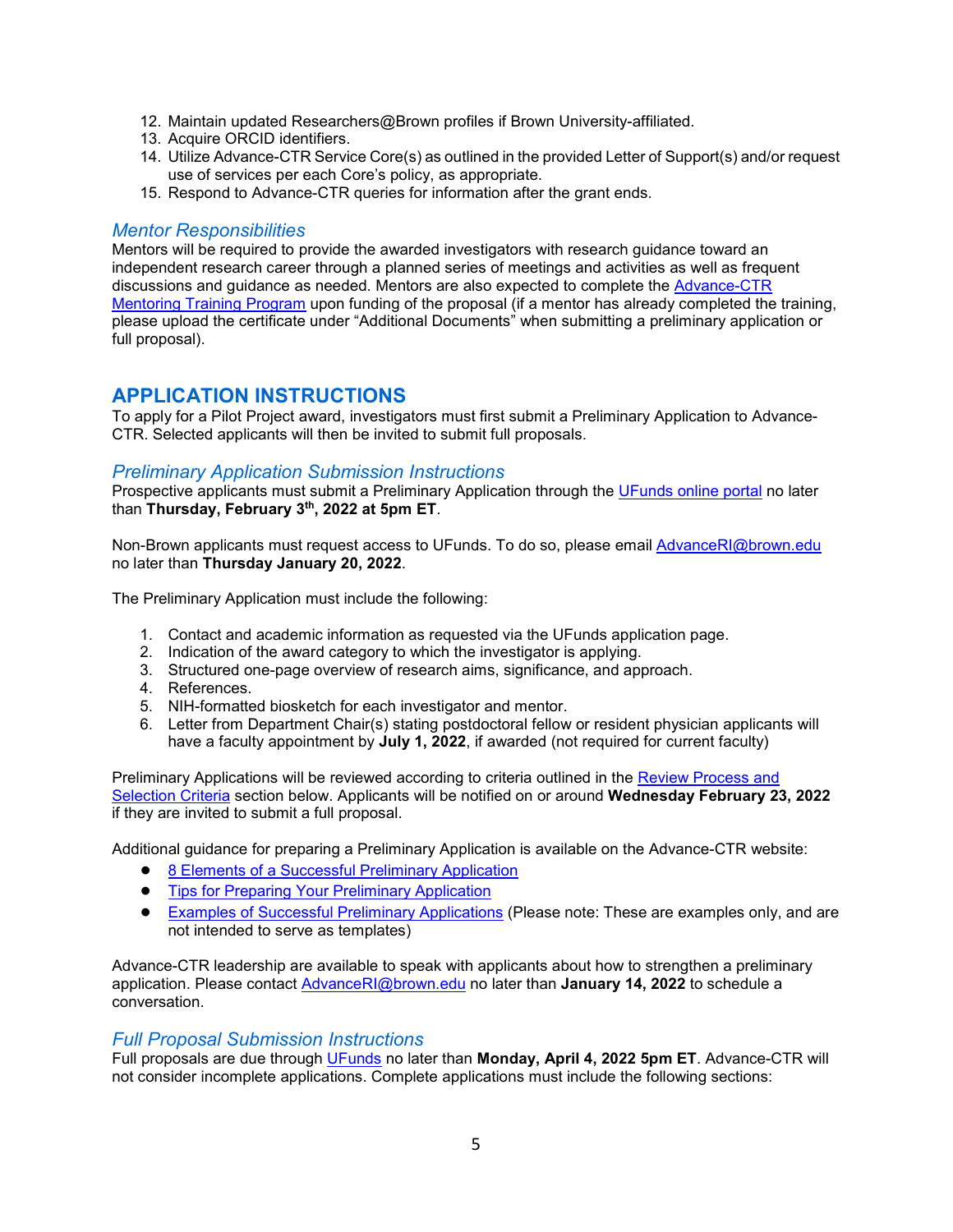#### Proposal Content

#### **Face Page**: [\(PHS 398 Form Page 1\)](https://grants.nih.gov/grants/funding/phs398/fp1.pdf)

The Face Page should include Contact PI name, academic title, institution, address, title of project, and the name of the institutional grant management official. (Note: This form does **not** need to be signed by an institutional official at the time of submission.)

#### **Project Summary, NIH Page 2**: (PHS [398 Form Page 2\)](https://grants.nih.gov/grants/funding/phs398/fp2.pdf)

The Project Summary should be a succinct and accurate description of the proposed work. State the application's broad, long-term objectives and specific aims, making reference to the health relatedness of the project. Concisely describe the research design and methods for achieving the stated goals. The summary should be informative to other persons working in the same or related fields and, insofar as possible, understandable to a scientifically or technically literate reader. Avoid describing past accomplishments and the use of first person.

Additionally, the following sections of the Project Summary form should be completed:

- *Relevance:* Describe the relevance of this research to public health. Be succinct (using no more than two or three sentences) and use plain language that can be understood by a general, lay audience.
- *Project/Performance Site Primary Location:* Include the information pertinent to the contact PI's home institution.
- *Additional Project/Performance Site Location:* Include the information pertaining to any additional performance sites. If more than two performance sites will be used, list additional sites on the [PHS 398 Project/Performance Site Format Page.](https://grants.nih.gov/grants/funding/phs398/performancesites.pdf)
- *Senior/ Key Personnel:* Include the Contact PI, multi-PI's (if Category 2), and mentor(s) for the project. Anyone listed in Senior/ Key Personnel must include a [biosketch](https://grants.nih.gov/grants/forms/biosketch-blank-format-rev-12-2020-exp-02-28-2023.docx) in the application.

#### **Budget**: [\(PHS 398 Form Page 4\)](https://grants.nih.gov/grants/funding/phs398/fp4.pdf)

The anticipated budget period **is 08/01/2022 to 7/31/2023**. **A separate budget must be submitted for each institution requesting support.** Together, the budgets must total no more than \$37,500 direct costs for Category 1 applications and \$75,000 direct costs for Category 2 applications. PI salary is allowed, but will be reviewed carefully considering the scope of PI roles. Investigators providing effort without salary support are considered cost shared and must obtain a letter from an authorized organizational official (e.g., Director of Sponsored Projects Office) approving the cost share. Please reference the [Letters of Support](#page-8-0) section below.

The below guidelines should be used to complete the PHS 398 budget form for each institution involved:

- *Personnel:* Indicate the investigator's name on the "PD/PI" line, number of calendar months dedicated to the proposed research, institutional base salary, requested salary, and associated fringe benefits. Investigators not receiving salary support should still be listed in the budget with effort indicated.
	- $\circ$  Please note: Funds cannot be used for graduate student or postdoctoral stipends, however salary is allowable.
- *Consultant Costs:* If consultant costs are budgeted, include the consultant's rate and total costs.
- *Equipment:* Equipment (durable items valued at \$5,000+) are *not allowed* for this award.
- *Supplies:* Allowable supply costs include computer software necessary for the project, laboratory supplies and services, animal and per diem housing expenses, publication costs, and participant stipends. General office supplies are *not allowed* for this award.
- *Travel:* Up to \$2,000 can be budgeted for travel related to research performance or dissemination of results.
- *Inpatient Care Costs:* Indicate costs related to proposed research, if any.
- *Outpatient Care Costs:* Indicate costs related to proposed research, if any.
- *Other Expenses:* List any other costs itemized by category, if any.
- *Consortium/Contractual Costs:* Include consortium or contractual costs required to accomplish the proposed research, if any.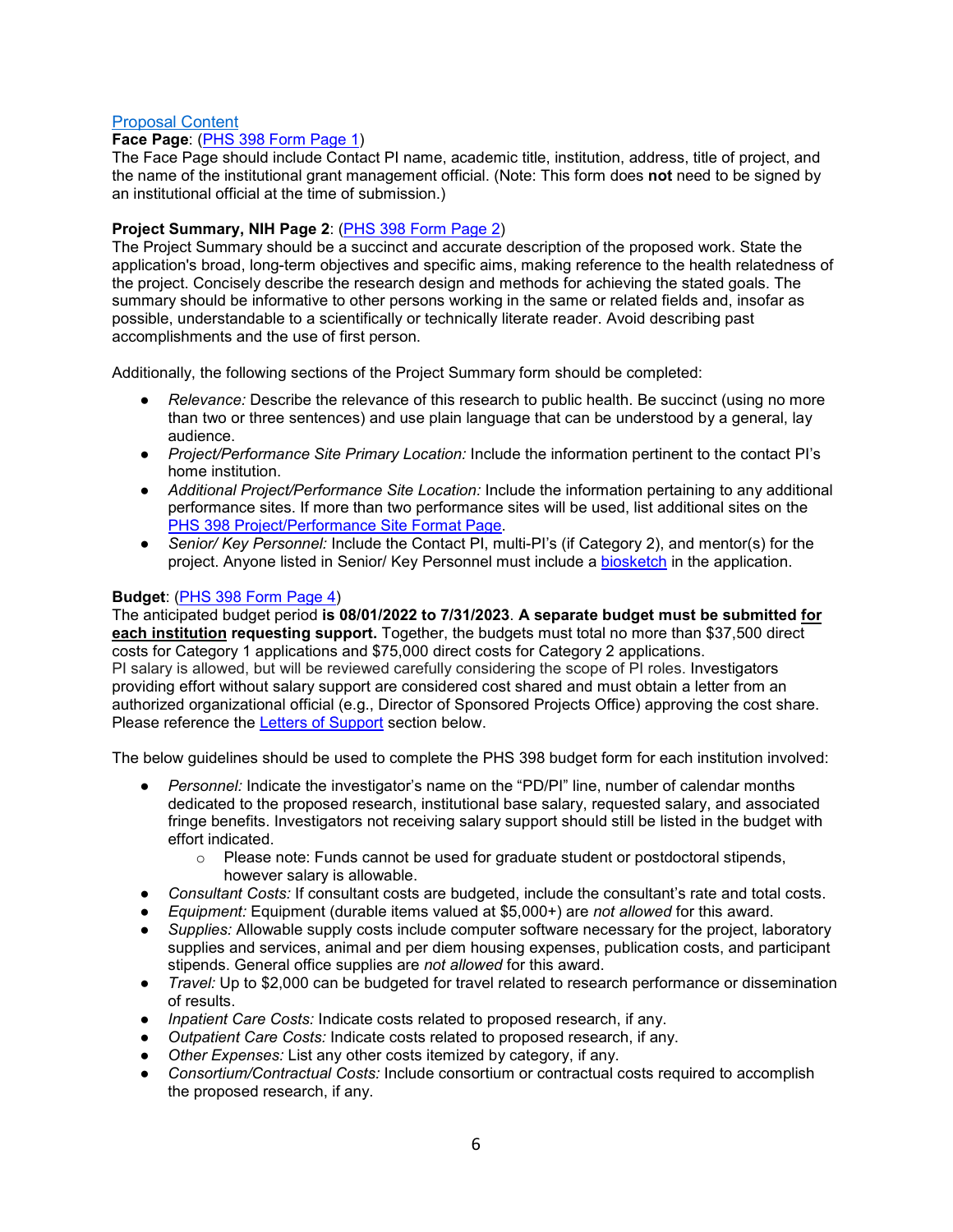Salary support for mentors is not allowed, unless the mentor is a Multi-PI on a Category 2 project and in a faculty track deemed allowable for support, as outlined above.

Support costs will be covered by Advance-CTR as resources are available. [Submit a service request](https://advancectr.brown.edu/schedule-service-consultation) for inquiries regarding available services.

#### **Budget Justification:** [\(PHS 398 Continuation Format Page\)](https://grants.nih.gov/grants/funding/phs398/398_continuation.docx)

Provide detailed justifications for all items requested in the budget(s). Separate justifications must be submitted **for each institution** requesting support.

**Biographical Sketch (5-page maximum):** [\(Biographical Sketch Format Page,](https://grants.nih.gov/grants/forms/biosketch-blank-format-rev-12-2020-exp-02-28-2023.docx) [Instructions](http://grants.nih.gov/grants/forms/application-guide-biosketch-instructions-rev-06-28-2021.docx) and [Sample\)](http://grants.nih.gov/grants/forms/non-fellowship-biosketch-sample-2021.docx) A NIH-formatted biosketch is required for each investigator and mentor. If you do not have an eRA Commons user name, you must obtain one to include in the biosketch. Biosketches should not exceed 5

pages.

The personal statement in the biosketch should briefly describe why your experience and qualifications make you particularly well-suited for a Pilot Project award. In the Research Funding section, include other grant support and explain the relationship of each grant to the proposed project, including any scientific or budgetary overlap. Please adhere to the NIH guidelines for your biographical sketch.

#### Resources: [\(PHS 398 Resources](https://grants.nih.gov/grants/funding/phs398/398_resources.docx) [Format page\)](https://grants.nih.gov/grants/funding/phs398/398_resources.docx)

Describe space, equipment, and other facilities available for the applicants to accomplish this research project. The Resources Format page must be completed for each Performance Site listed on PHS 398 Form Page 2.

#### **Checklist:** [\(PHS 398 Checklist Form Page\)](https://grants.nih.gov/grants/funding/phs398/checklist.pdf)

Complete **Section 3 only**, "Facilities and Administrative Costs" using the home institution's F&A rate.

#### **Research Plan (6-page maximum)**: [\(PHS 398 Continuation Format Page\)](https://grants.nih.gov/grants/funding/phs398/398_continuation.docx)

The format of the Research Plan should follow the outline below exactly. Begin each section of the Research Plan with a section header (e.g., Specific Aims, Significance, etc.).

- Specific aims: Describe the goals and objectives of the research project (up to 1 page).
- *Significance:* Include overall significance of the project, including the previous research in the area and relevance to health care needs in Rhode Island (up to 0.5 page).
- *Innovation:* Describe both the conceptual and technical innovation of the proposed project (up to 0.5 page).
- *Approach:* Describe the experimental design and methods, including an appropriate analysis plan. Present preliminary data if available (up to 3.5 pages).
	- $\circ$  Up to 0.5 page of the 3.5-page approach should focus on detailing the statistical analysis plan for the proposed project.
- *Timeline:* Include approximate completion dates for the defined specific aims and above outlined [awardee responsibilities](#page-3-1) (up to 0.5 page).

#### **References**

Provide a bibliography of any references cited in the Research Plan.

#### **Multiple PD/PI Leadership Plan:** [\(PHS 398 Continuation Format Page\)](https://grants.nih.gov/grants/funding/phs398/398_continuation.docx)

A multi-PI plan must be included; it should describe the role of each of the PI's. Investigators may find it helpful to consider the following elements in their plan for collaboration and include those that are relevant to their proposed project:

- Data collection
- Data analysis
- Communication
- Conflict resolution
- Authorship
- Responsibility for regulatory oversight (IRB/IACUC, etc.)
- Responsibility for financial oversight
- Training/supervision of technicians/assistants/trainees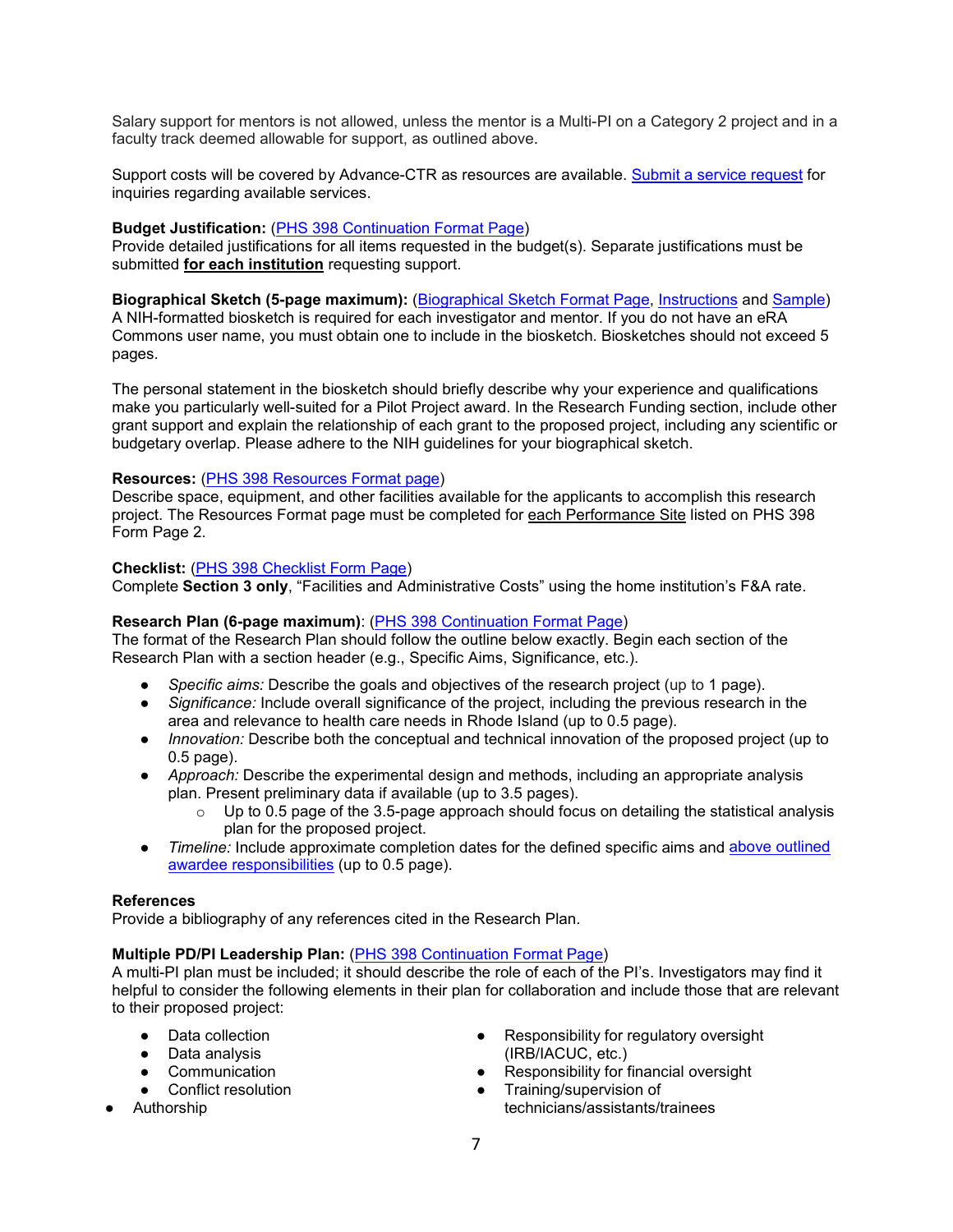- 
- Change in institution <br>● Plans for intellectual property resulting from the project

Refer to [Section 5.5.7 PHS 398 Instructions.](https://grants.nih.gov/grants/funding/phs398/phs398.pdf) Do not exceed 0.5 page.

#### **Future Funding Plans (500-word maximum, submitted in UFunds)**

Describe plans to submit applications for future funding. This response should not be uploaded, but submitted via the appropriate UFunds query field.

The below table summarizes required proposal content outlined in this section:

| <b>Section</b>                               | <b>Description</b>                                                                                                                                                                                                                                                                                | <b>Limits</b> |  |
|----------------------------------------------|---------------------------------------------------------------------------------------------------------------------------------------------------------------------------------------------------------------------------------------------------------------------------------------------------|---------------|--|
| <b>Face Page</b>                             | Provide the requested administrative information.                                                                                                                                                                                                                                                 | n/a           |  |
| <b>Project Summary</b>                       | Complete the Project Summary, Relevance, Project/Performance<br>Site Primary Location, and Senior Key Personnel.                                                                                                                                                                                  |               |  |
| <b>Budget</b>                                | Complete Page 4 of the NIH 398 form for each institution requesting<br>support.                                                                                                                                                                                                                   |               |  |
| <b>Budget</b><br><b>Justification</b>        | Provide clear, succinct justification for each requested budget item<br>for each institution requesting support.                                                                                                                                                                                  |               |  |
| <b>Biographical</b><br><b>Sketches</b>       | Include for all proposed key personnel, including mentors.                                                                                                                                                                                                                                        |               |  |
| <b>Resources</b>                             | Detail space, equipment, and other resources available for research.                                                                                                                                                                                                                              |               |  |
| <b>Checklist</b>                             | Complete Section 3 of PHS 398 Resources Format page.                                                                                                                                                                                                                                              | n/a           |  |
| <b>Research Plan</b>                         |                                                                                                                                                                                                                                                                                                   | 6 pages       |  |
| <b>Specific Aims</b>                         | Project specific aims.                                                                                                                                                                                                                                                                            | 1 page        |  |
| Significance                                 | Overall significance of the project, including pertinent background<br>information, previous research in the area, and relevance to health<br>care needs in Rhode Island.                                                                                                                         |               |  |
| Innovation                                   | Outline both conceptual and technical innovation.                                                                                                                                                                                                                                                 |               |  |
| Approach                                     | Preliminary data* and research plan, including expected results,<br>alternative approaches, and analysis plan. Include discussion of<br>scientific rigor and biological variables.<br>(Note: up to 0.5 page should focus on detailing the statistical<br>analysis plan for the proposed project.) |               |  |
| Timeline                                     | Indicate dates for completion of Specific Aims, manuscript<br>submission, and extramural grant applications submission.                                                                                                                                                                           |               |  |
| <b>References</b>                            | Provide citations for any references used in the Research Plan.                                                                                                                                                                                                                                   | n/a           |  |
| <b>Multiple PI</b><br><b>Leadership Plan</b> | Describe the role of each Multi-PI and plans for collaboration.                                                                                                                                                                                                                                   |               |  |
| <b>Future Funding</b><br><b>Plans</b>        | Describe plans to submit application for future funding.                                                                                                                                                                                                                                          |               |  |

\*Preliminary data are encouraged, but not required.

#### Regulatory Information

Be sure to address the Human Subjects, Vertebrate Animals, and Biosafety/Safety Agents sections as described below. Be sure to indicate the IRB and IACUC approvals or status as applicable to your proposed research. Human Subjects education certification(s) must be up-to-date and available upon request for all personnel involved in the conduct of human subjects research.

#### **Human Subjects and Clinical Trial Information**

The [Advance-CTR Human Subjects and Clinical Trial Information Form](https://advancectr.brown.edu/award-programs/awardee-archive/pilot-awardees/human-subjects-and-clinical-trial-information-form) must be completed for ALL projects.

Non-Human Subjects projects are required to complete the Advance-CTR Human Subjects and Clinical Trial Information Form, items i.- iii.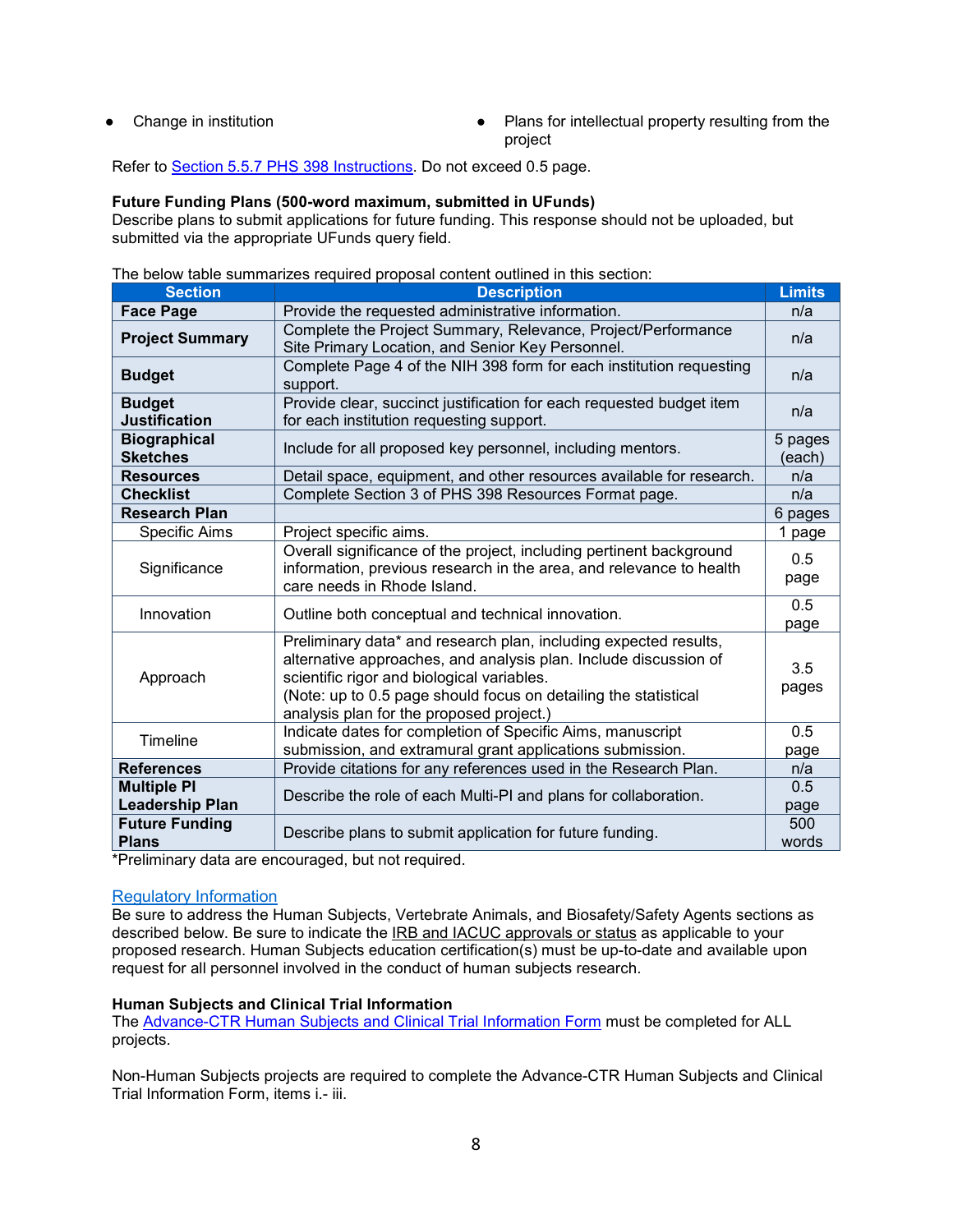Human Subjects projects must include:

- The Advance-CTR Human Subjects and Clinical Trial Information Form and associated Study Record. Complete the form using the built-in instructions.
- The [Advance-CTR Enrollment Report form](https://www.brown.edu/initiatives/translational-research/sites/translational-research/files/images/Advance-CTR_IER_ASSIST.xlsx) following [NIH instructions.](https://grants.nih.gov/grants/how-to-apply-application-guide/forms-e/general/g.500-phs-human-subjects-and-clinical-trials-information.htm#Inclusion)

To determine whether human subjects are involved, complete the ["Am I doing Human Subjects](https://grants.nih.gov/policy/humansubjects/research.htm)  [Research?" Questionnaire.](https://grants.nih.gov/policy/humansubjects/research.htm) To help identify whether research that involves the use of human data or biological specimens is human subjects research, refer to this [flowchart.](http://grants.nih.gov/grants/policy/hs/PrivateInfoOrBioSpecimensDecisionChart.pdf)

#### **Vertebrate Animals Section**

Refer to [Vertebrate Animals NIH Instructions](https://grants.nih.gov/grants/how-to-apply-application-guide/forms-e/general/g.400-phs-398-research-plan-form.htm#5) and the [Worksheet for Applications Involving Animals.](https://grants.nih.gov/grants/olaw/vaschecklist.pdf) If vertebrate animals are involved, address each point below. Provide a concise, complete description of the animals and proposed procedures. While additional details may be included in the Research Plan, the responses to the four required points must be cohesive and include sufficient detail.

If all or part of the proposed research involving vertebrate animals will take place at alternate sites (such as project/performance or collaborating site(s)), identify those sites and describe the activities at those locations.

Although no specific page limitation applies to this section, be succinct. Failure to address the following four points will result in the application being designated as incomplete and will be grounds for NIGMS to defer approval of the application. The three points are as follows:

- 1. Description of Procedures: Provide a concise description of the proposed procedures to be used that involve vertebrate animals in the work outlined in the "Research Plan" attachment. Identify the species, strains, ages, sex, and total numbers of animals by species, to be used in the proposed work. If dogs or cats are proposed, provide the source of the animals.
- 2. Justifications: Provide justification that the species are appropriate for the proposed research. Explain why the research goals cannot be accomplished using an alternative model (e.g. computational, human, invertebrate, in vitro).
- 3. Minimization of Pain and Distress: Describe the interventions including analgesia, anesthesia, sedation, palliative care and humane endpoints that will be used to minimize discomfort, distress, pain, and injury.
- 4. Method of Euthanasia**:** Provide a justification for methods of euthanasia that are consistent with the American Veterinary Medical Association (AVMA) Guidelines for the Euthanasia of Animals. If answer is "No" to the question "Is method consistent with AVMA guidelines?", describe the method and provide scientific justification in the text field provided.

Do not use the vertebrate animal section to circumvent the page limits of the Research Plan.

#### **Biosafety/Select Agents**

Refer to [Select Agents NIH Instructions.](https://grants.nih.gov/grants/how-to-apply-application-guide/forms-e/general/g.400-phs-398-research-plan-form.htm#6) Indicate Institutional Safety Committee approvals.

#### <span id="page-8-0"></span>Letters of Support

- 1. Research Administration: If the Contact PI or a Multi-PI is **not employed by Brown University**, a signed Letter of Intent (LOI) from the Contact PI and/or Multi-PI's office of research administration must be included. If the Contact PI/Multi-PI is not receiving salary support, the LOI(s) must explicitly approve of the cost share and list the dollar amount of the cost share.
- 2. Department Chair(s): Letter(s) from the Department Chair(s) and/or supervisor(s) **for each investigator** documenting the Investigator name and title along with availability of protected time for research must be included. If a Brown University PI is not receiving salary support, the letter must explicitly approve cost share and list the dollar amount of the cost share.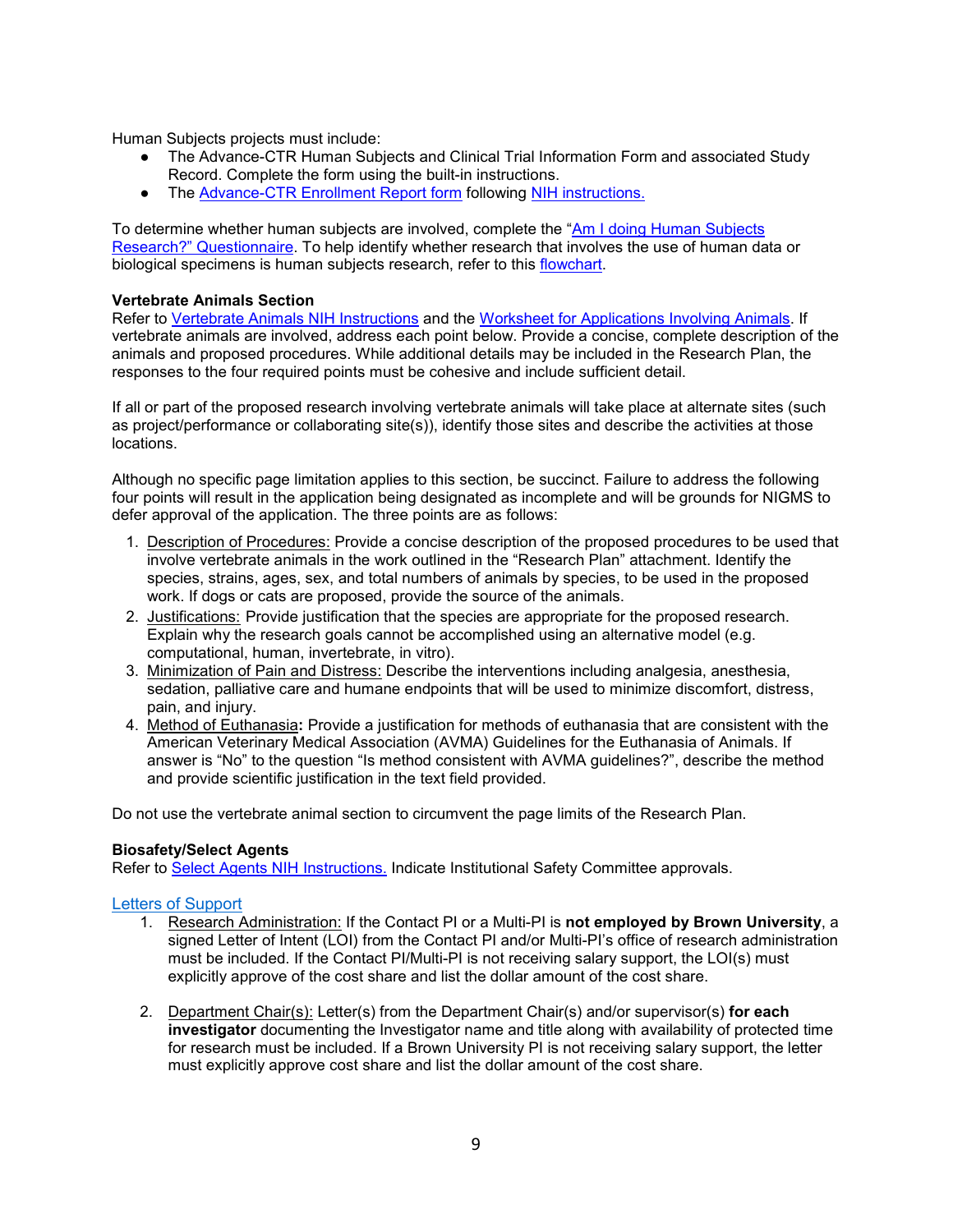- 3. Mentor(s): Letter(s) from the mentor(s) agreeing to advise on the conduct of the proposed research and describing plans for mentoring the junior investigator(s) must be included with the application.
- 4. Advance-CTR Consultation(s): Applicants who consult with the Advance-CTR Service Cores must include a letter of support from the Core(s).

#### Summary Statement Response (if applicable)

Applicants who are re-submitting a proposal from a prior Advance-CTR Pilot Projects Program must provide a one-page response (maximum) to the summary statement they received. Please detail how you addressed all previous concerns in your application.

Additionally, please upload the summary statement to UFunds.

#### *Applications with any missing components will be considered incomplete and will be withdrawn without review.*

## <span id="page-9-0"></span>**APPLICATION FORMAT**

Applications should follow an abbreviated NIH format with minor modifications. This application requires the use of the most recent version of the [PHS 398 Forms.](http://grants.nih.gov/grants/funding/phs398/phs398.html)

**Font:** Arial, Helvetica, Palatino Linotype or Georgia typeface and a font size of 11 points or larger must be used. A Symbol font may be used to insert Greek letters or special characters; the font size requirement still applies. A smaller font size may be used for figures, graphs, diagrams, charts, tables, figure legends, and footnotes, but this type must follow the font typeface requirement and be readily legible.

**Margins**: Margins should be 0.5 inch.

## <span id="page-9-1"></span>**REVIEW PROCESS AND SELECTION CRITERIA**

#### *Preliminary Applications*

Reviews of Preliminary Applications will be conducted by the Advance-CTR Pilot Projects Program Steering Committee.

Reviews of Preliminary Applications will focus on:

- 1. Responsiveness to [eligibility requirements](#page-0-1) and [program goals.](#page-2-0)
- 2. [Special considerations.](#page-2-1)
- 3. Feasibility of the proposed research.

#### *Full Applications*

Reviewers of the full applications will include the Steering Committee and others who have content area or methods expertise relevant to the individual proposals. All reviewers will be highly qualified faculty from Brown University, University of Rhode Island, and/or affiliated hospitals. Final selections will be made by a Council comprised of Advance-CTR leadership with approval of the Advance-CTR Steering Committee.

Applications will be reviewed using the following criteria:

- 1. Responsiveness to the RFA, including the relevance to RI health priorities and the clinical or translational nature of the research.
- 2. Scientific impact and soundness of the experimental design, including plans for data analysis.
- 3. Technical and conceptual innovation.
- 4. Training and expertise of the (Multi-) PI's and their ability to perform the proposed research.
- 5. Scientific and mentoring expertise of the mentor(s).
- 6. Project environment, including facilities and adequacy of the patient population, if applicable.
- 7. Reasonable and justified budget that is appropriate for the proposed research.